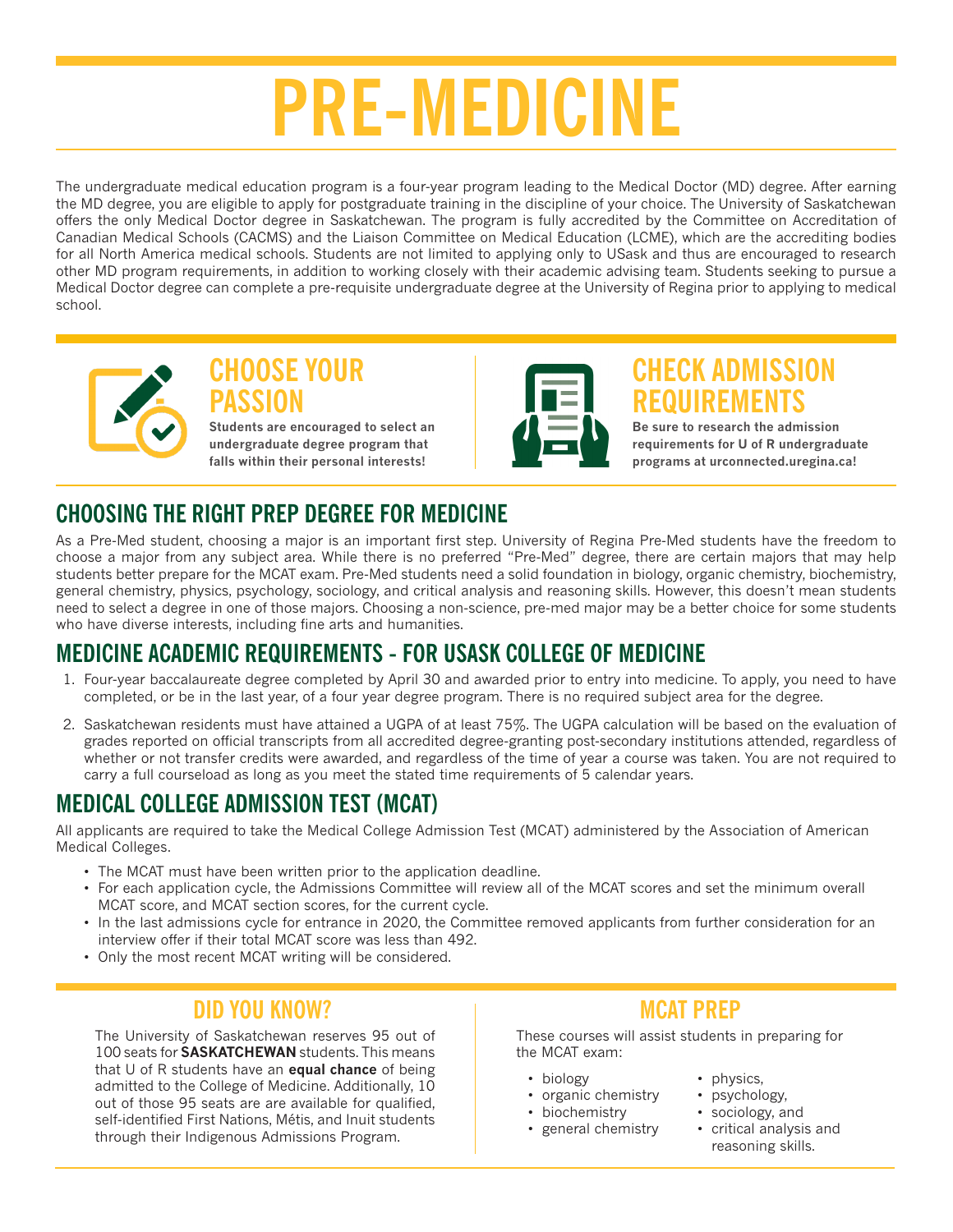#### **CASPer TEST**

CASPer is an online situational judgement test used by the College of Medicine to assist in the assessment of applicants for non-academic attributes or people skills. The CASPer test is comprised on 12 sections of video and written scenarios.

#### **MULTIPLE MINI INTERVIEW (MMI)**

Once students successfully complete the academic requirements, achieve a qualifying MCAT score, and take the CASper test, the admissions team at the College of Medicine will invite those that qualify to the Multiple Mini Interview (MMI). The multiple mini interview (MMI) is a series of short structured interviews used to assess the personal traits that we are looking for in our applicants to the MD program. Each mini interview provides an applicant with two minutes to read a question/scenario and mentally prepare before entering the interview room. Upon entering, the applicant has eight minutes of dialogue with one assessor (or, in some cases, a third party as the assessor observes). At the conclusion of the interview, the applicant moves to the next scenario and the assessor completes the evaluation form. This pattern is repeated through a circuit of multiple stations, with the typical MMI taking approximately 90-120 minutes, depending on the number of stations included. Ethics courses, volunteering in the community, and developing an understanding of individual personal values can help prepare students for the MMI.

#### **APPLICATION & ADMISSION STATISTICS**

The Admissions Committee uses the following criteria in determining an applicant's academic and personal qualifications for admission. Due to the large number of qualified applicants, most applicants who are offered admission have averages over 80%. This data is collected from the USask 2020 College of Medicine Admissions Statistics Report.

#### **Academic Requirements:**

- Graduation from Undergraduate 4-Year Degree with a Minimum UAA of 75%
- MCAT Scores
- **Non-Academic Requirements:**
	- CASPer
	- Multiple Mini Interview (MMI)
	- Criminal Record Check

#### **Admission Stats for 2020 Intake:**

- Min Average for SK: 75%
- Min Average for Non-SK: 85%

• Median Overall Average: 88.81% **Note:** Only 2 people were accepted into the College of Medicine with between 78.8-79.9%. No lower averages were accepted for 2020.

**Note:** These admission requirements are based solely on the USask's College of Medicine requirements, and are subject to change.

#### **ADVANTAGES OF COMPLETEING AN UNDERGRADUATE DEGREE AT THE UNIVERSITY OF REGINA**

# **1**

#### **FREEDOM TO CHOOSE THE RIGHT MAJOR**

Choosing the right major is a process that may take some time. In year one at the U of R, students can take the time they need to find the right fit. Many U of R degrees have a flexible structure, allowing courses from different fields to be used as electives when a major is declared.

To be considered for admission to USask College of Medicine, students must have completed a four year baccalaureate degree in any subject area.



#### **ELECTIVE COURSES TO PREPARE FOR THE MCAT EXAM**

Applicants are required to have completed the Medical College Admissions Test (MCAT). It is recommended that in preparation for the writing of the MCAT, student complete introductory level courses in the following subjects: Biochemistry, Biology, Chemistry, English, Philosophy, Physics, Psychology, Sociology, and Statistics. These courses can be taken as electives in any degree program.

This means you could major in Music and take Biochemistry courses to prepare for the MCAT!



#### **STRENGHTEN YOUR PERSONALITY WITH URG AND OUR SSC**

Once it has been determined that an applicant has met the degree and MCAT requirements, selections are made for an invitation to attend the Multiple Mini Interview (MMI) held in March each year. Personal attributes, such as communication skills and maturity will be assessed at the MMI.

At the U of R, enroll in the UR Guarantee Program to become an achievement-focused student who sets difficult goals. Sharpen your organizational skills and sense of responsibility by becoming an ambassador or through our Student Success Workshops. Study Abroad and develop your calmness, confidence, and cultural knowledge. These personal traits can be key indicators of successful doctors. The U of R can help you strengthen yourself in areas you may need improvement in.